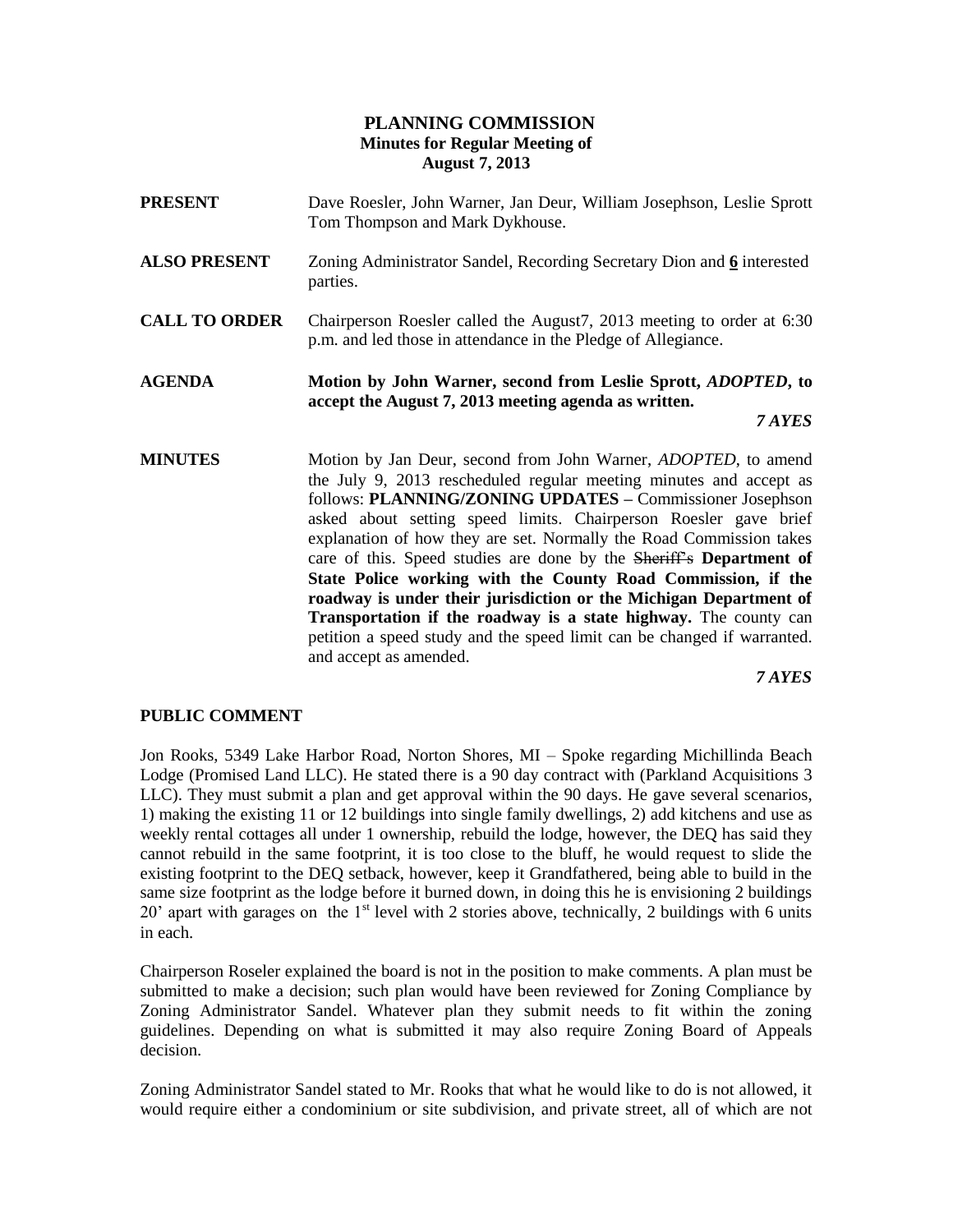allowed. He also stated he believes this cannot be done in 90 days. He reiterated the only way approval could probably be given in that time would be if they can rebuild in the same exact footprint with the same use.

Consensus was after a plan has been submitted they could call a Special Meeting if necessary.

## **PUBLIC HEARINGS**

**1.** Article III, General Provisions, Section 3.17 – Excavations, Holes or Ponds

### **SECTION 3.17 EXCAVATIONS, HOLES OR PONDS**

- A. The construction, maintenance, or existence within the Township of any unprotected, unbarricaded, open or dangerous excavations, holes, pits, or wells, *including dams and weirs* which constitute or are likely to constitute a danger*, spread of disease, stagnation* or menace to the public health, safety, or welfare, are hereby prohibited. *These requirements are set forth to protect the health, safety, and general welfare of the residents of the township.*
- B. *Any pond to be constructed having a surface area of more than one (1) acre (43,560 sq ft) or multiple ponds on lots or parcels containing a minimum area of ten (10) acres shall be are subject to the requirements set forth in Section 3.17 C., reviewed by the Planning Commission for Special Land Use approval and such conditions as imposed by the Planning Commission.*
- C. Ponds may be constructed *with a surface area of not more than one (1) acre (43,560 sq ft)* on lots or parcels containing a minimum area of five (5) acres in all Zoning Districts subject to the following requirements:
	- 1. The applicant shall submit an application form and pay an application fee as established by the Township board, and submit a surety bond in the amount of five thousand dollars (\$5000), acceptable to the Township. The permit shall be issued if it is determined by the Zoning Administrator that the applicant will meet all requirements of this Section. All work must be completed within six months. The Zoning Administrator may extend the time needed for construction for good cause upon written application prior to the expiration of the six (6) month period. The surety bond shall not be released until all work has been completed in a satisfactory manner *compliance with this section* and will *shall* be forfeited *to the Township* if all work is not completed in a timely manner *compliance with the permit, the Township Zoning Ordinance herewith and within the time limit established herein*. *The proceeds of any bond forfeited hereunder may be used by the Township to restore any partially completed pond to a safe condition. Any property owner who applies for a pond permit must at the time of making application agree to allow the Township, its agents, or any third party contractor hired by the Township to come on to the property owner's premises to inspect the pond or to make any physical changes necessary to prevent the pond from becoming a nuisance or hazard. The property owner shall also agree, at the time of making application to pay all sums necessary to prevent any partially completed pond from becoming a nuisance or hazard, that are in excess of any forfeited bond.*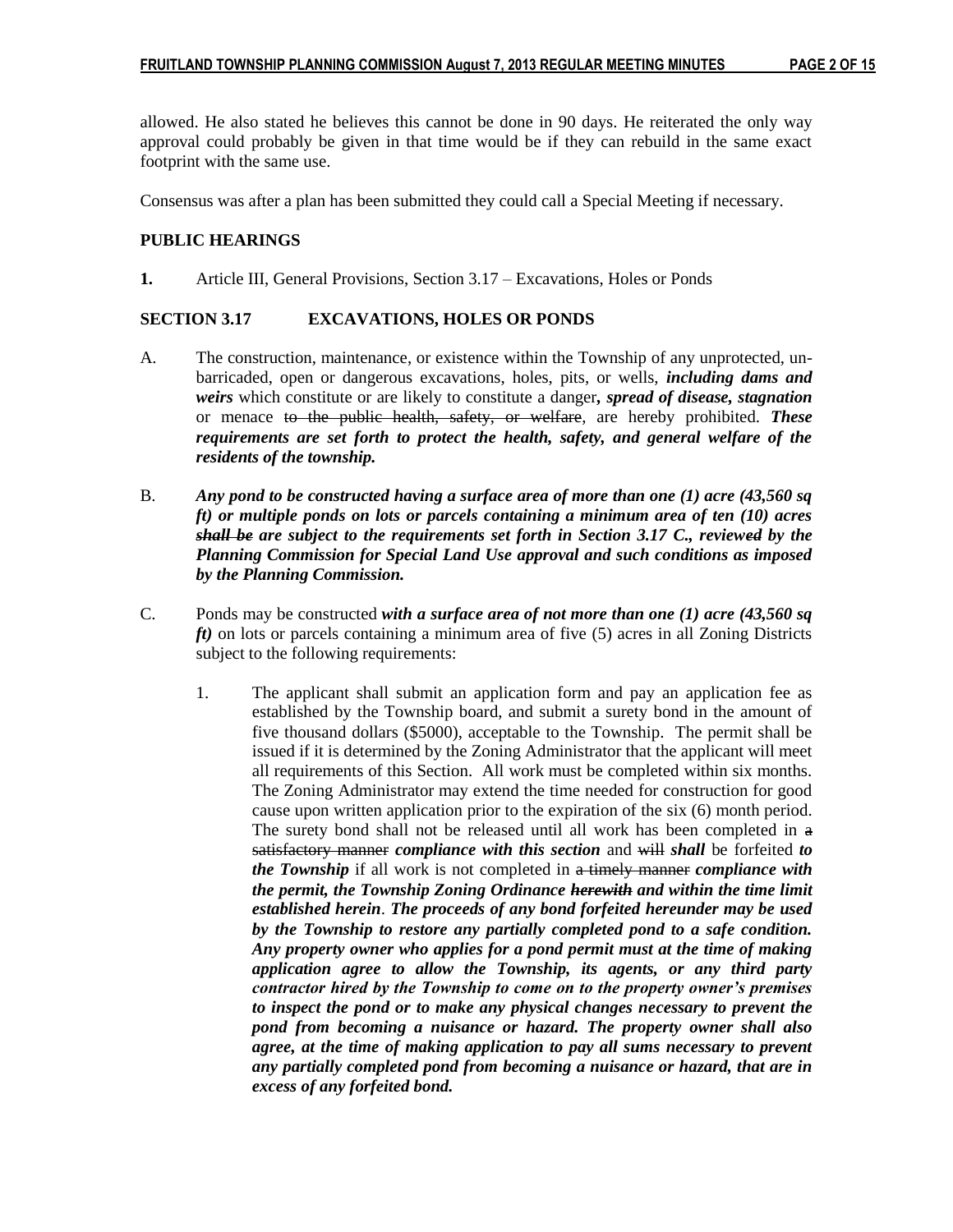- 2. Any excavation to a depth of more than two (2) feet covering more than one thousand (1000) square feet in contiguous area shall be considered a pond unless otherwise determined by the Zoning Board of Appeals.
- 3. Ponds shall be permitted in the front yard with a minimum front yard setback of one hundred (100) feet from the road right-of-way.
- 4. There shall be a minimum setback of one hundred (100) feet from the outside edge of any pond excavation to any dwelling and minimum setback of one hundred (100) feet from any property line.
- 5. There shall be a minimum *distance of separation* from any septic tank or tile *sewage* disposal field of not less than one hundred (100) feet *from any portion of any pond*.
- 6. Ponds shall be constructed and the material from the pond excavation shall be placed in such a manner that will prevent runoff, overflow, spillage, or seepage from encroaching on property owned by a third party *an adjoining property owner*.
- 7. Ponds shall be constructed such that there is no slope in excess of **5***3*:1 (five *three* feet horizontal to one (1) foot vertical) until the water depth of the pond exceeds five (5) feet. In no case shall any slope exceed 2:1.
- 8. Applicant shall not haul excavated material from the property in an amount exceeding one thousand (1000) cubic yards without first obtaining a Special Land Use permit for surface mining from the Township.
- D. *Applicants seeking to construct ponds larger than five (5) acres and/or ponds to be located within five hundred (500) feet of a lake, river, stream, or open county drain shall be required to submit applications to the State of Michigan Department which determines the extent to which the Natural Resources and Environmental Protection Act, Public Act 451 of 1994, applies to the proposal and also to apply for soil erosion permit with the Muskegon County Public Works Department.*

## **PUBLIC HEARING OPEN 6:53 p.m.** NO PUBLIC COMMENT OR CORRESPONDENCE **PUBLIC HEARING CLOSED 6:55 p.m.**

Motion by William Josephson, second from John Warner, *ADOPTED*, to recommend approval of the language as written above to the Township Board of Trustees.

#### *7 AYES*

**2.** Article XIV, Special Land Uses, Section 14.04 – Special Land Use Specific Requirements, **add (KK.)** Ponds exceeding one (1) acre of surface area and add the same under certain zoning districts, section(s) Uses permitted by Special Land Use.

#### **SECTION 14.04 SPECIAL LAND USE SPECIFIC REQUIREMENTS**

The general standards and requirements of this ordinance are basic to all Special Land Uses. The specific and detailed requirements set forth in the following Section relate to particular uses and are requirements, which must be met by those uses in addition to the foregoing general standards, and requirements.

#### **KK. Ponds exceeding one (1) acre of surface area.**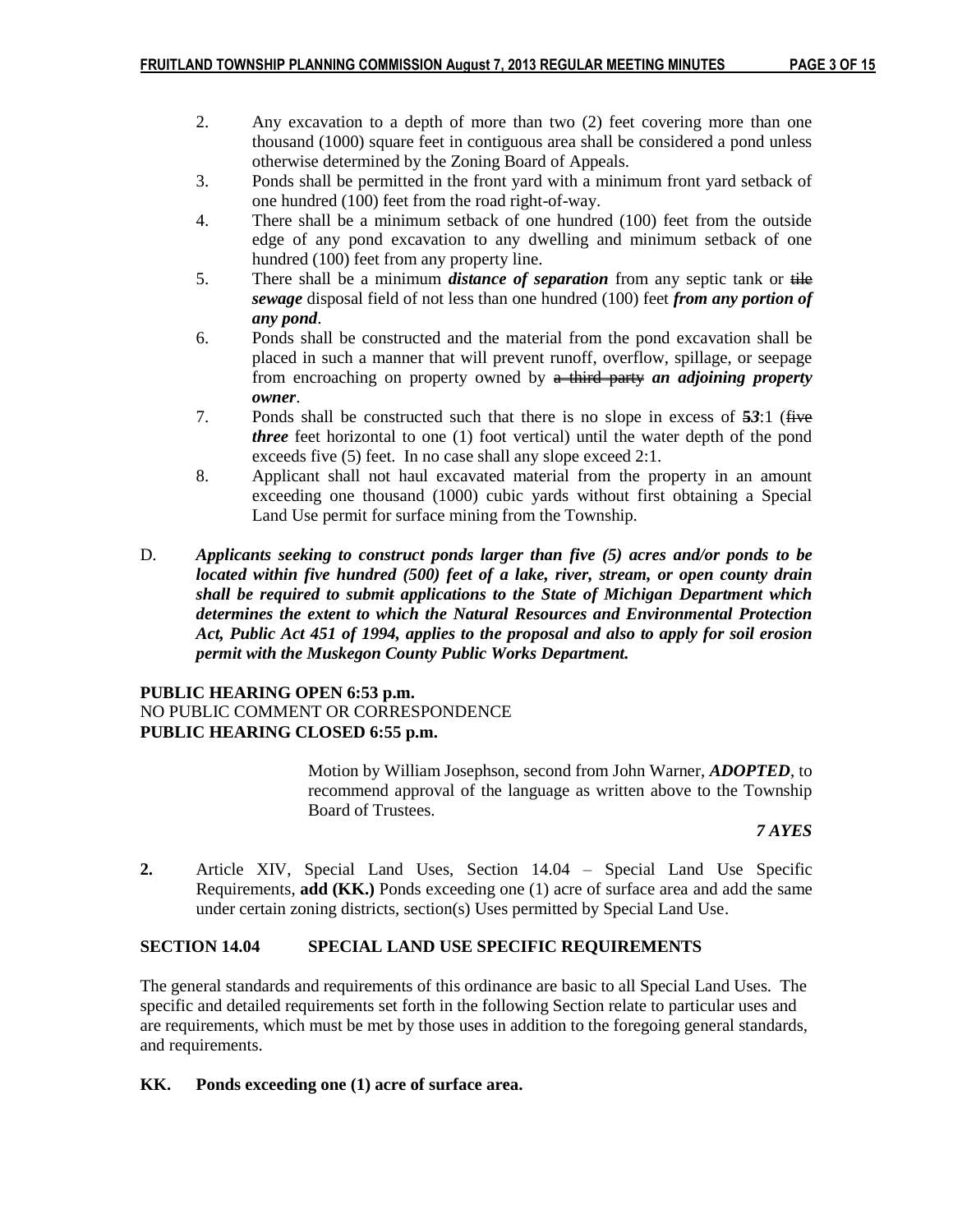- **1. All requirements of Article III, General Provisions, Section 3.17 Excavations, holes or ponds must be met in addition to the requirements of this section.**
- **2. A pond or ponds totaling more than one (1) acre must be located on a parcel of a minimum of ten (10) acres and the surface area of said pond must not exceed 20% of the parcel size.**
- **3. State approval shall be required prior to the construction of any pond over five (5) acres in size.**
- **4. The regulations herein also pertain to a retention/detention pond for a site.**
- **5. An engineered assessment of the site indicating how the surface waters of the pond will be obtained, ex: ground water, precipitation water, well supplied water or a combination of these and estimation of evaporation rates from the pond.**
- **6. A detailed topographical survey of the site with 1 foot contour intervals detailed enough to indicate both drainage and emergency drainage patterns.**

Article IV, Rural Residential District, Section 4.03 Uses Permitted by Special Land Use **(S) Ponds exceeding one (1) acre of surface area.**

Article V, Low Density Residential District, Section 5.03 Uses Permitted by Special Land Use **(K) Ponds exceeding one (1) acre of surface area.**

Article VI, Medium Density Residential District, Section 6.03 Uses Permitted by Special Land Use **(I) Ponds exceeding one (1) acre of surface area.**

Article VII, Medium High Density Residential District, Section 7.03, Uses Permitted by Special Land Use **(H) Ponds exceeding one (1) acre of surface area.**

Article IX, Manufactured Home Park District, Section 9.03, Uses Permitted by Special Land Use **(C) Ponds exceeding one (1) acre of surface area.**

Article IXa, Open Space Planned Unit Development, Section 9.07a, Uses Permitted by Special Land Use **(C) Ponds exceeding one (1) acre of surface area.**

Article XI, Neighborhood Commercial District, Section 11.03, Uses Permitted by Special Land Use **(O) Ponds exceeding one (1) acre of surface area.**

Article XII, Forest Preservation and Recreation District, Section 12.03, Uses Permitted by Special Land Use **(F) Ponds exceeding one (1) acre of surface area.**

Article XIII, Amusement Park District, Section 13.03, Uses Permitted by Special Land Use **(C) Ponds exceeding one (1) acre of surface area.**

# **PUBLIC HEARING OPEN 6:58 p.m.**

# NO PUBLIC COMMENT OR CORRESPONDENCE **PUBLIC HEARING CLOSED 6:59 p.m.**

Motion by Tom Thompson, second from Leslie Sprott, *ADOPTED*, to recommend approval of the language as written above to the Township Board of Trustees.

 *7 AYES*

# **3.** Article III, General Provisions

# **SECTION 3.34 AGRICULTURE USES**

Agricultural operations must comply with State of Michigan GAAMP's as confirmed by the Muskegon County Agricultural Extension office, or other applicable authority.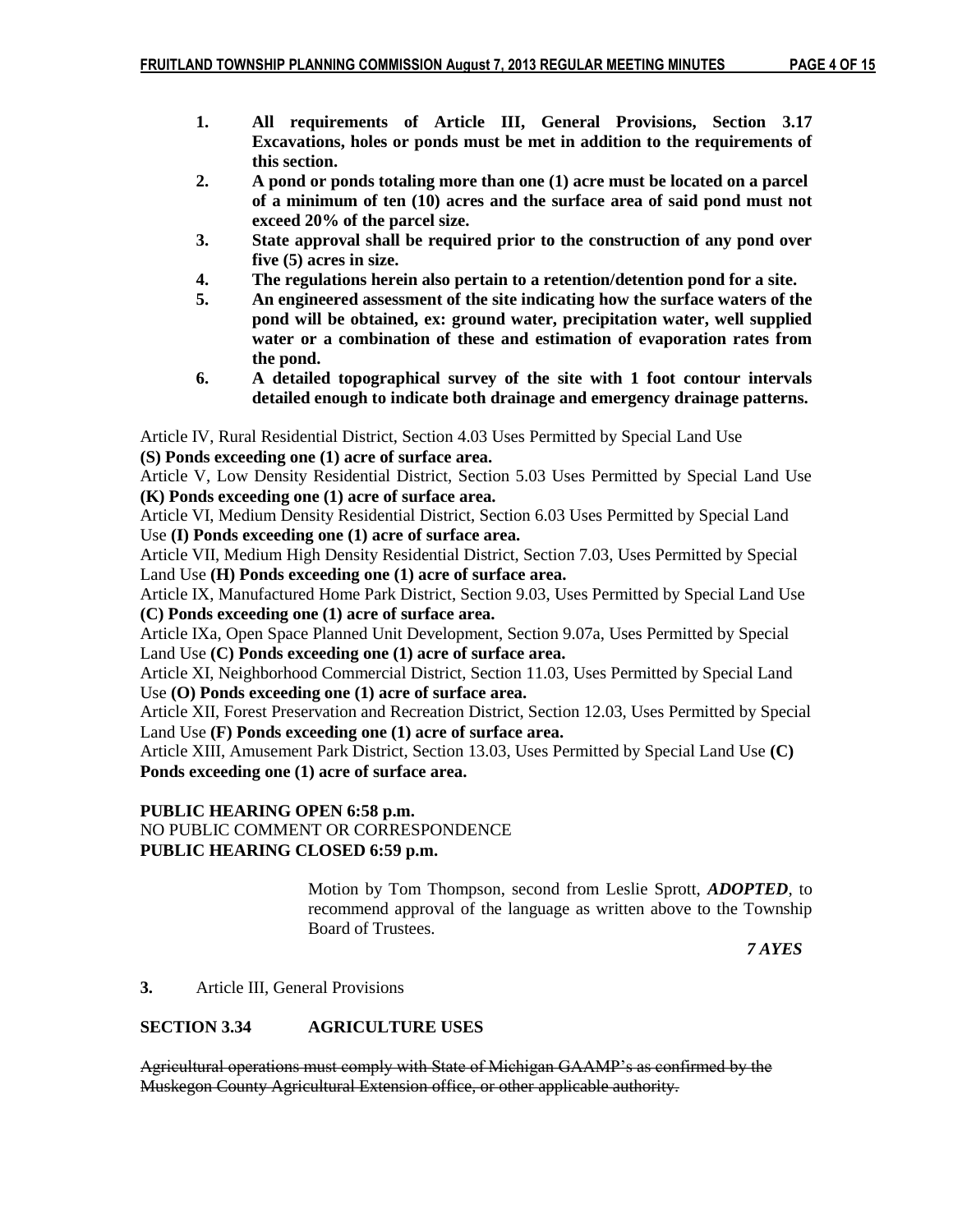## **PUBLIC HEARING OPEN 7:00 p.m.** NO PUBLIC COMMENT OR CORRESPONDENCE **PUBLIC HEARING CLOSED 7:01 p.m.**

Motion by John Warner, second from Leslie Sprott, *ADOPTED*, to recommend approval of the language as written above to the Township Board of Trustees.

*7 AYES*

#### **4.** Article XV11, Signs

### **SECTION 17.01 DESCRIPTION AND PURPOSE**

These provisions are intended to regulate the size, number, location and manner of display of signs in Fruitland Township, consistent with the following purposes:

- A. To protect the safety and welfare of Township residents; to conserve and enhance the character of the Township; and to promote the economic viability of commercial and other areas by minimizing visual clutter.
- B. To prevent traffic hazards and pedestrian accidents caused by signs which obstruct vision or are distracting or confusing.
- C. To promote uniformity in size, number, and placement of signs within zoning districts.
- D. To promote *allow* the identification of establishments and premises in the Township.

## **SECTION 17.02 DEFINITIONS**

For the purposes of this Article related to signs, the following words and phrases are defined as follows:

- A. Construction Sign: A temporary sign, which identifies the owners, contractors, architects and/or engineers or other participants of a building(s) *site* under construction.
- B. Commercial Establishment: A business operating independently of any other business located in a freestanding building; or in a group of stores or similar establishments that are located side-by-side in a single building, sometimes called a strip mall, as a business completely separated from other business by walls from the ground up and separate entrances.
- C. Community Special Event Sign: A temporary sign erected for thirty (30) days for the purpose of calling attention to special events of interest to the general public and which are sponsored by governmental agencies, schools, or other non-profit groups whose purpose is of a public, charitable, philanthropic, religious or benevolent nature. Community Special Event Signs shall be removed within three **five** (3*5*) days after the event.
- D. Directional Sign: A sign which gives directions, instruction or information relating to location of buildings, designated routes for pedestrians and vehicles and other information for convenience or safety, such as parking information signs or entrance and exit signs.
- E. Election Campaign Sign: A temporary sign erected for a limited period of time for purposes of political campaigns for public office, for elections on public questions or otherwise relating to public elections or public meetings held for the purpose of voting on or for public offices or public questions.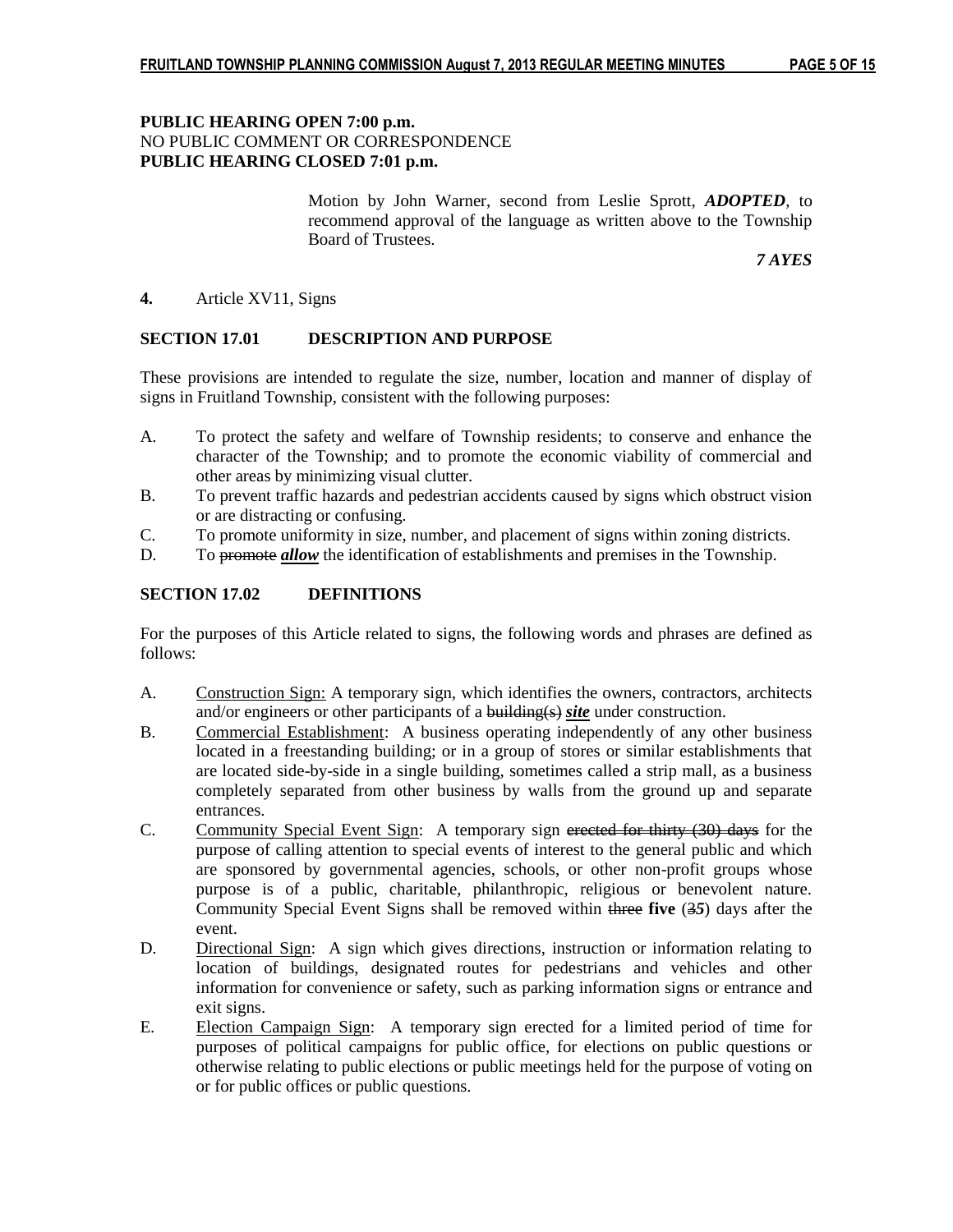- F. Freestanding Sign: A sign not attached to a building or wall and which is supported by one or more poles or braces which rests on the ground or on a foundation that rests on the ground.
- G. Governmental Sign: A sign erected or required to be erected by the Township, the County of Muskegon, by the state of Michigan or the Federal government.
- H. Incidental Sign: A sign that identifies street addresses, entrances and exits, safety precautions, identifying logos without text and other such incidental information, and which sets forth no other advertisement, including trespass signs.
- I. Memorial Sign: A sign, tablet or plaque memorializing a person, event, structure or site.
- J. On-Site Sign: A sign pertaining to activities conducted or maintained on the property on which it is located.
- K. Off-Site Sign: A sign not pertaining to activities conducted or maintained on the property on which it is located.
- L. Outdoor Advertising Sign: A sign within 660 feet of an Interstate highway, Freeway, or Primary highway, or visible from the main traveled way, that is fixed to or erected upon a free-standing framework, designed or intended to be used for posting information not pertaining directly or indirectly to the use of the premises on which it is located.
- M. Portable Sign: A free-standing sign not permanently anchored or secured to either a building or the ground, but usually anchored or secured to a trailer or frame capable of being moved from place to place.
- N. Project Development Sign: A temporary sign advertising a project, which may include a drawing, the project name, owners, contractors, architects and/or engineers or other participants of a development project under construction *which has been approved*.
- O. Projecting Sign: A sign which projects from and is supported by a wall of a building at any angle to the wall to which it is attached and does not extend beyond, into or over the street right-of-way.
- P. Real Estate Sign: A temporary sign advertising the real estate upon which the sign is located as being available for sale, rent or lease.
- Q. Residential Identification Sign: A permanent sign identifying or otherwise stating the name of a platted subdivision, site condominium development, manufactured home park, multiple- family development or other similar residential development.
- R. **Sign:** A device, structure, fixture or placard using graphics, symbols and/or written copy designed specifically for the purpose of advertising or identifying an establishment, product, service, commodity or activity, or displaying or depicting other information.
- S. Temporary Sign: A sign erected for a specified period of time with the intent of being discontinued at the end of the designated time period.
- T. Wall Sign: A sign painted or attached directly to and parallel to the exterior wall of a building, extending not greater than twelve (12) inches from the exterior face of the wall to which it is extended.
- U. Residential Garage/Yard/Estate Sale Sign: A temporary sign that identifies the location and/or occurrence of a Residential Garage/Yard/Estate sale.
- *V. Illuminated Sign: A sign which has characters, letters, figures, designs or outline illuminated by electric lights or luminous tubes as a part of the sign proper.*
- *W. Electronic Message Center (EMC) and Digital Signs: Any sign that displays its message via a lighted digital face with the capability to change the sign's message by computer, including any signs that display animated messages or characters, letters, figures, designs or images.*

# **SECTION 17.03 SIGNS PROHIBITED**

The following types of signs are expressly prohibited: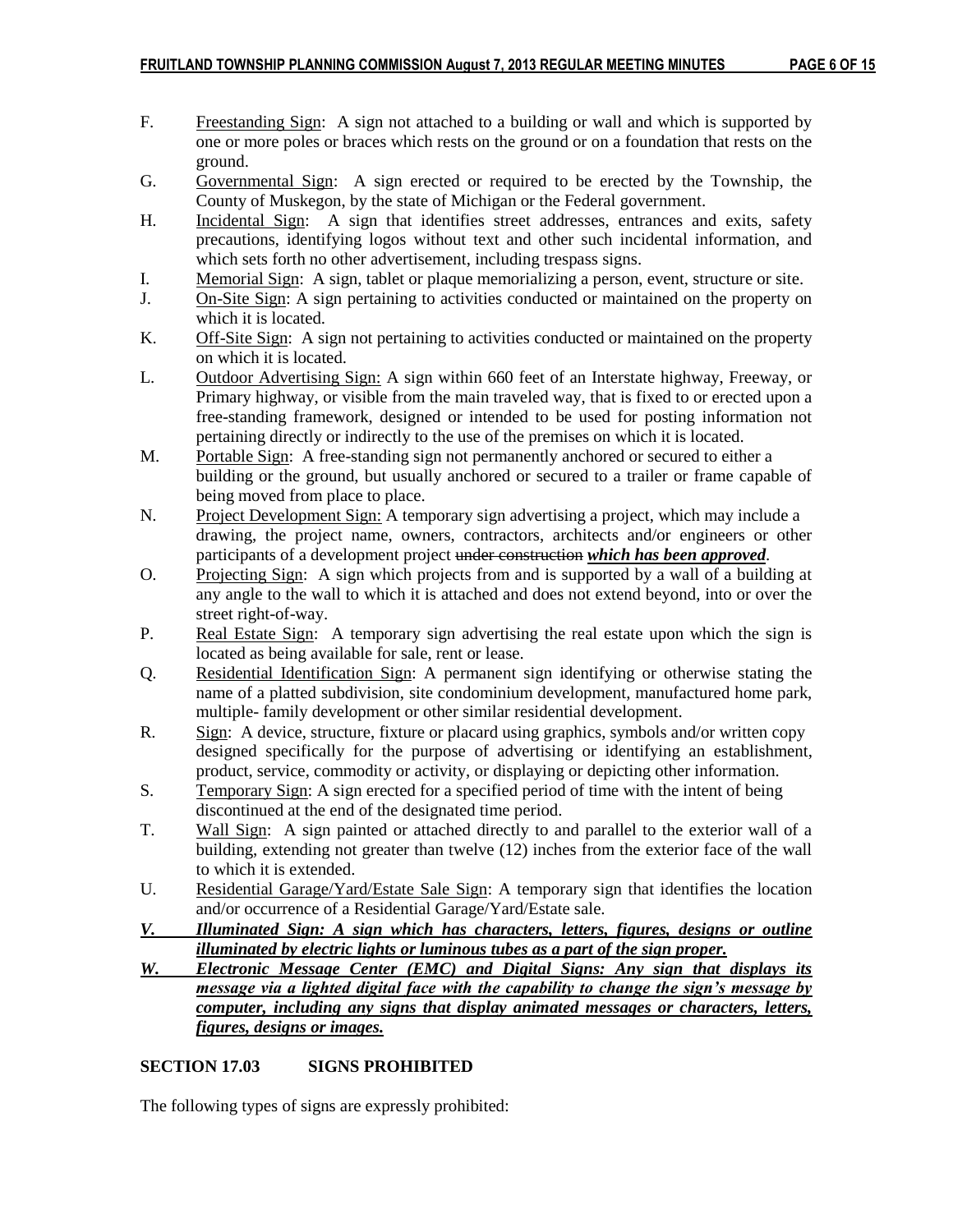- A. Signs that have flashing, moving, oscillating or blinking lights, any visible moving part, visible revolving parts, or visible mechanical movement of any description or other apparent visible movement achieved by electrical, electronic, or mechanical means, including intermittent electrical pulsations or by action of natural wind currents, or that revolve or have other visible moving parts (excluding time temperature and barber shop poles signs. *No person shall post any sign other than a Government Sign on any street, park, lot or other property owned by the Township of Fruitland. No person, except a public officer or employee in the performance of a public duty, shall paint, post, paste, print, nail, stamp, tack or otherwise fasten any card, banner, handbill, sign, sticker, poster or advertisement, notice or advertising device of any kind calculated to attract the attention of the public or cause the same to be done on any curbstone, curb, lamppost, pole, hydrant, bridge, wall or tree, or upon any fixture or fire alarm, police or telephone system of the Township, or upon any public sidewalk, street, alley or other public place except as may be required by ordinance or law, or construct or maintain any sign or sign device upon any sidewalk, street, alley or other public place.*
- B. Any sign or sign structure which is structurally unsafe; or constitutes a hazard to safety or health by reason of inadequate maintenance, dilapidation, or abandonment; or is not kept in good repair; or is capable of causing electrical shocks to persons likely to come in contact with it.
- C. Any sign which, by reason of its size, location, content, coloring, or manner of illumination, constitutes a traffic hazard or a detriment to traffic safety by obstructing the vision of drivers or by obstructing or detracting from the visibility of any traffic sign or control device on public streets or roads.
- D**.** Any sign which obstructs free ingress to or egress from a required door, window, fire escape, or other required exit way.
- E. Signs which make use of words such as "STOP," "LOOK," "DANGER," or any other words, phrases, symbols, or characters, in such a manner as to interfere with, mislead, or confuse traffic.
- F. Any sign or other advertising structure containing any obscene matter.
- G. Any sign unlawfully installed, erected, or maintained.
- H. Any other signs not expressly permitted by this Ordinance.

### **SECTION 17.04 SIGNS EXEMPTED FROM PERMIT**

The following signs, whether located on-site or off-site, shall be exempt from requiring a sign permit:

- A. Governmental or Public Utility signs, banners and flags.
- B. Flags and banners not exceeding 25 square feet attached to the principal structure or a flag pole.
- C. Historical markers.
- D. Memorial signs or tablets not exceeding one (1) per parcel and six square feet.
- E. Election campaign signs as set forth in this Article.
- F. Signs with an address and/or name of the owner or occupant as follows: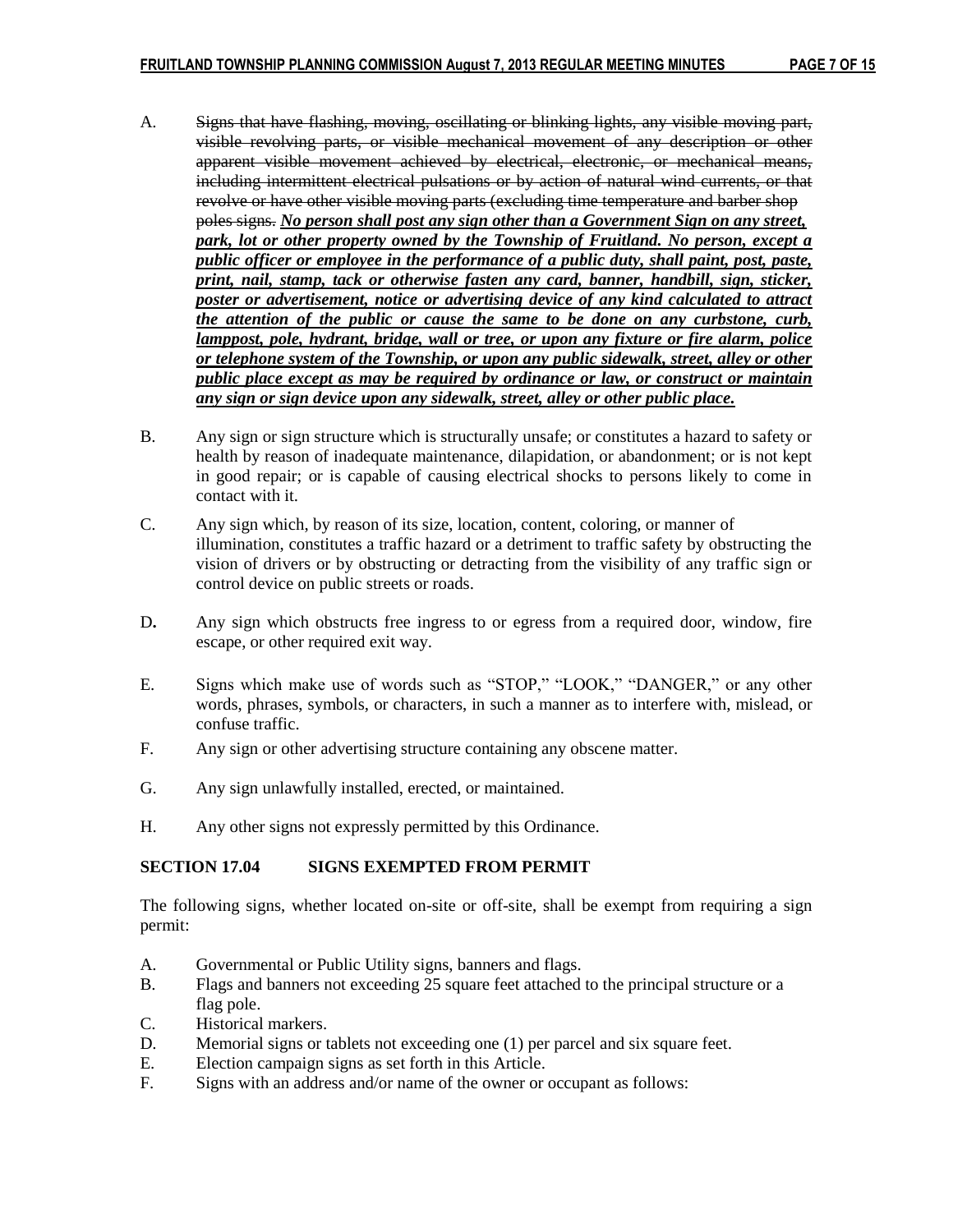- 1. not more than two (2) square feet in area, attached to a mailbox, light fixture or exterior wall;
- 2. not more than two (2) square feet, if freestanding.
- G. Incidental signs not exceeding one (1) square foot.
- H. Residential Garage/Yard/Estate Sale signs of not more than four (4) square feet in size. Such signs shall be removed within twenty four (24) hours after the event.
- I. On-Site Real Estate signs not exceeding six (6) square feet.
- J. Off-site Real Estate signs not exceeding two (2) square feet.<br>K. Community Special Events signs not exceeding four (4) square
- Community Special Events signs not exceeding four (4) square feet.
- L. Two (2) directional signs are allowed on the property where a business is located, each not to exceed two (2) square feet.

## **SECTION 17.05 MEASUREMENT OF SIGNS**

- A. The area of a sign shall be measured as the area within a single, continuous perimeter composed of any straight line geometric figure which encloses the extreme limits of writing, representation, emblem, logo and any other figure of similar character, together with any frame or other material or color forming an integral part of the display or used to differentiate the sign from the background against which it is placed, excluding only the structure necessary to support the sign.
- B. The area of a free-standing or ground sign that has two (2) or more faces shall be measured by including the area of all sign faces, except that if two (2) faces are placed back to back and are of equal size, the area of the two (2) back to back faces shall be counted as one (1) face. If the two back to back faces are of unequal size, the larger of the two sign faces shall be considered the size for both faces.
- C. The height of a sign shall be measured as the vertical distance from the highest point of the sign to the grade of the adjacent street or the average grade of the ground immediately beneath the sign, whichever is less.

# **SECTION 17.06 SIGN APPLICATION AND PERMITS**

- A. A sign permit shall be required for the erection, use, construction or alteration of all signs, except for those exempted by the terms of this Article. For purposes of this Section, alteration of a sign shall mean any substantial change therein, but shall not include normal maintenance or repair thereof.
- B. An application for a sign permit shall be made to the Zoning Administrator and shall include submission of such fee as may be required by resolution or other action by the Township Board. The application shall include the following:
	- 1. Name, address and telephone number of the applicant and the person, firm or corporation erecting the sign.
	- 2. Address or permanent parcel number of the property where the sign will be located.
	- 3. A sketch showing the location of the building, structure or parcel of land upon which the sign is to be attached or erected and showing the proposed sign in relation to buildings and structures, together with the depth of the parcel and setback from lot lines.
	- 4. Two (2) scaled blueprints or drawings of the plans and specifications for the sign and information on the method of construction and attachment to structures or the ground.
	- 5. Electrical specifications and diagrams as applicable.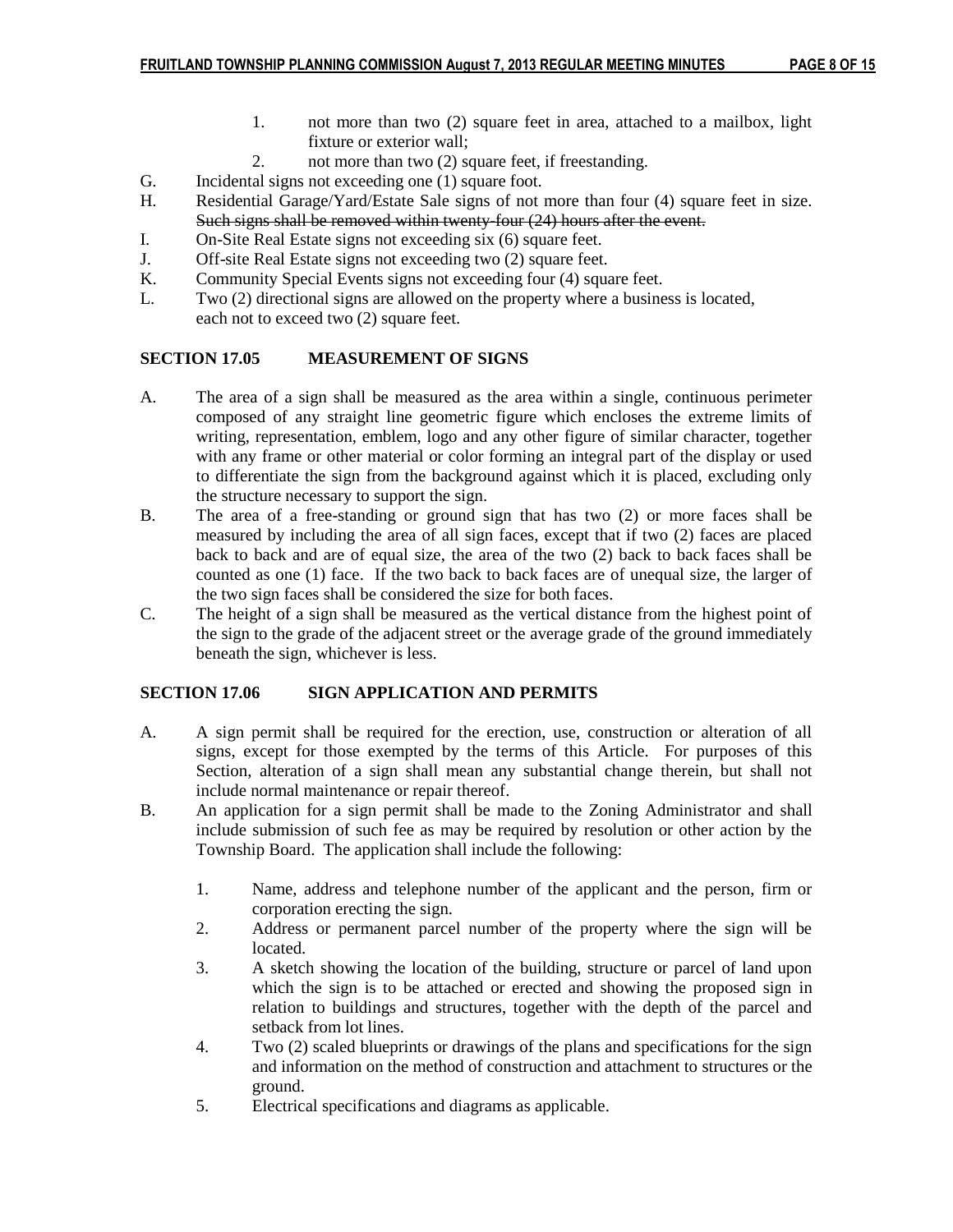- 6. Identification of the zoning district in which the sign is to be located, together with any other information which the Zoning Administrator may require in order to determine compliance with this Article.
- C. All signs requiring electrical service shall be reviewed for compliance with the current Township electrical code.
- D. The Zoning Administrator shall issue a sign permit if all provisions of this Article and other provisions of this Ordinance and other applicable Township ordinances are satisfied. A sign authorized by such a permit shall be installed or shall be under construction within six (6) months of the date of issuance of the sign permit or the permit shall expire. A new permit may be issued upon the filing of a new application and payment of required fee.

## **SECTION 17.07 SIGN REGULATIONS APPLICABLE TO ALL DISTRICTS**

- A. It shall be unlawful for any person to erect, place, maintain or continue a sign upon any lands in the Township except in accordance with the provisions of this Ordinance.
- B. All signs shall be stationary and shall pertain only to the business or activity conducted on the premises, except for real estate signs, residential garage/yard/estate sale signs, political signs and community special event signs.
- C. Election campaign signs not exceeding five (5) square feet shall be removed within three (3) days after the election or referendum to which the signs refer. *shall be permitted in addition to otherwise permitted signs and sign areas and only in accordance with the following regulations and other applicable regulations or this ordinance:*
	- 1. *Election campaign signs shall not be placed on any public property, public rightof-way, utility pole, bridge or bridge abutment.*
	- 2. *The maximum size of any election campaign sign shall be eight (8) square feet if located in a Residential District and 64 square feet if located in a nonresidential district. In no case shall the total area of all freestanding election campaign signs on a lot exceed 64 square feet, except for a lot on which billboards are permitted. In such a case, election campaign signs may be displayed in accordance with the regulations for Outdoor Advertising Signs in this section.*
	- 3. *In addition to the specifically authorized election campaign signs, political messages may be displayed in place of commercial messages on any permitted Outdoor Advertising Sign or other permitted permanent sign.*
	- 4. *Election campaign signs other than those permitted as an Outdoor Advertising Sign or other permitted permanent sign shall be removed pursuant to Section 17.08.*
	- 5. *In a campaign for political office, the candidate for such office shall be deemed the person responsible for the posting of election campaign signs, unless he/she notifies the Township Clerk and the Zoning Administrator who is responsible. In such case, the candidate shall provide the name, address, telephone number, and signed consent of such other responsible person. In a campaign regarding a ballot measure, the treasurer of the committee supporting or opposing such ballot measure shall be deemed responsible, unless he/she first notifies the Township Clerk and The Zoning Administrator of some other person responsible, in the manner described above. The candidate, or in the case of a ballot measure, the*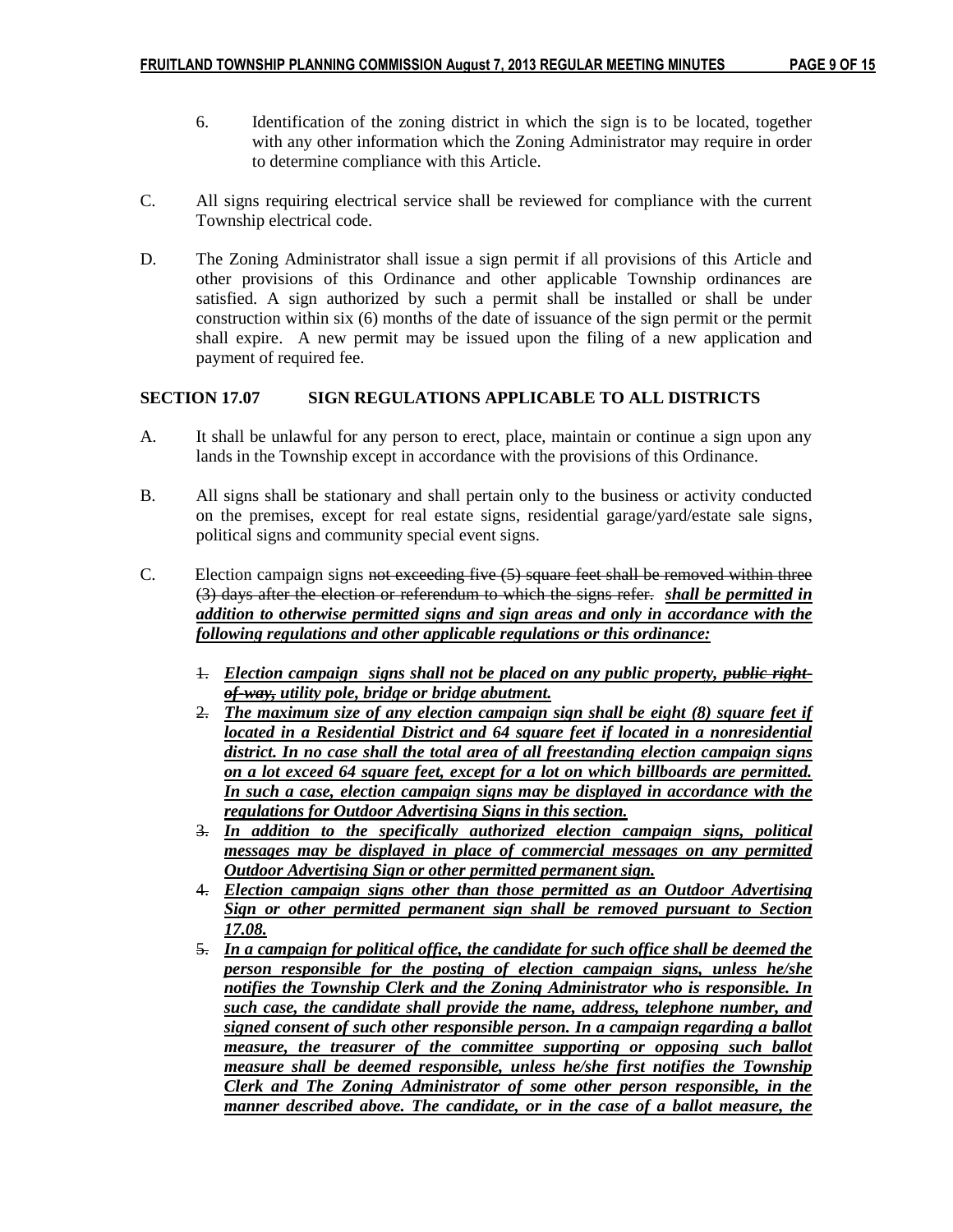*committee treasurer, or other responsible person if so designated, shall be liable to pay any fees or costs for the removal and storage of illegal signs, as set out herein. Further, such candidate, committee treasurer, or other designated person, shall be subject to municipal civil infraction liability for any violation of this ordinance. Nothing in this section shall be interpreted to make any person liable, for any sign posted by persons unknown to him or her, or by persons over whom he or she has no control.*

- D. No sign shall be placed in, or extend into, any public street right-of-way. However, where prohibited by vegetation and trees, subject to Muskegon County Road Commission approval the following signs (as may be further regulated by this article) may be placed at a clear and safe distance, but not closer than ten (10) feet from the edge of pavement or driving surface of the street **except signs with an address and/or name of the owner or occupant not more than two (2) square feet in area, attached to a mailbox and/ or address number signs**:
	- 1. Governmental or Public Utility signs.
	- 2. Election campaign signs.
	- 3. Signs with an address and/or name of the owner or occupant not more than two (2) square feet in area, attached to a mailbox.
	- 4. **3.** Incidental signs.
	- 5. **4.** Residential Garage/Yard/Estate Sale signs.
	- 6. **5.** On-site Real Estate signs.
	- 7. **6.** Off-site Real Estate signs.
	- 8. **7.** Community special event signs.
- E. Construction signs are permitted, subject to the following restrictions:
	- 1. Total area of construction signs shall not exceed sixteen (16) square feet and shall not exceed eight (8) feet in height.
	- 2. Construction signs shall not be erected until a building permit *if required* has been issued.
	- 3. Construction signs shall be removed immediately upon issuance of an occupancy permit.
- F. Project Development Signs are permitted, subject to the following restrictions:
	- 1. Total area of development project signs shall not exceed thirty-two (32) square feet and shall not exceed eight (8) feet in height. The sign shall be placed no closer than fifteen (15) feet from public right-of-way.
	- 2. Project development sign shall not be erected until all zoning for the project or current phase of the project has been approved.
	- 3. When the project involves a residential development, the sign(s) shall be removed immediately upon the sale of sixty (60%) percent of the lots available. Otherwise, the Project Development Sign(s) shall be removed immediately upon issuance of any occupancy permit for the project which is the subject of the project development sign.
- G. Outdoor advertising signs shall be allowed in accordance with the following:
	- 1. Shall be located in business areas as defined in Act 106 of 1972.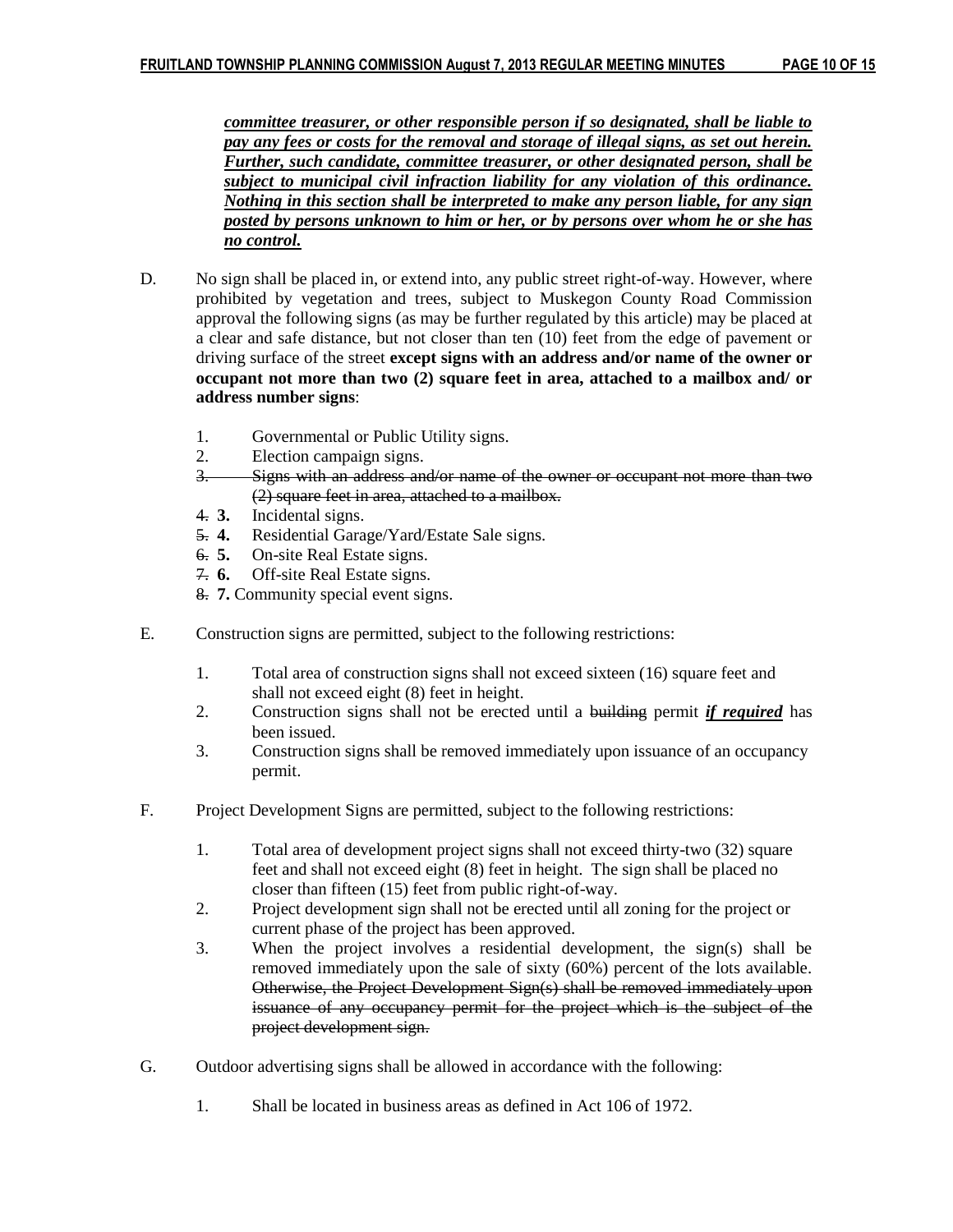- 2. Shall be located within 660 feet of an Interstate highway, Freeway, or Primary highway as stipulated in Act 106 of 1972.
- 3. Shall be at least 25 feet from the road right-of-way.
- 4. Shall have a maximum height of 30 feet.
- 5. Shall not be situated within 1,000 feet of an intersection.
- 6. Shall not be located on the same parcel as another sign.
- 7. Shall not exceed 300 square feet in area.
- 8. Parcels containing outdoor advertising signs must be at least one acre in size.
- 9. Outdoor advertising signs shall meet all other provisions of Act 106 of 1972.
- H. No wall sign shall project above the building roof line.
- I. Sign lighting shall be shielded from vehicular traffic and adjacent residential properties so as not to become a nuisance, and shall be installed to allow for the reduction of the amount of illumination after normal business hours.
- J. Two off-site signs not to exceed eight (8) square feet are allowed with the written permission of the property owner for any business located within the township.

# *K. Portable Signs in Commercial Districts:*

*Portable signs shall only be permitted in the Neighborhood Commercial District and only in accordance with the following criteria:*

- *1. For grand openings, charitable or community related events and the like, but only for a period not to exceed ninety (90) days in any calendar year.*
- *2. Be located no closer to the street right-of-way than fifteen (15) feet.*
- *3. Shall not exceed sixty-four (64) square feet of total surface display area.*
- *4. Exceptions to these criteria may be granted by variance.*

# *SECTION 17.08 REMOVAL OF SIGNS*

*It is the duty of the person or group posting a temporary sign to remove the same on or before the time specified herein for removal. Each temporary sign displayed at any out of doors location on any property not owned by Fruitland Township shall be removed within 5 days after the event, sale or other matter to which the sign refers. Signs posted on Township owned property shall be removed within 24 hours of notification by Fruitland Township. Any sign posted upon Fruitland Township property that is not removed by the person or group who posted the sign as required herein shall be removed by the Township and all costs incurred shall be the responsibility of the person or group posting such sign. Any temporary sign posted on property not owned by Fruitland Township shall be removed within 72 hours of notification by Fruitland Township. Any temporary sign posted on property not owned by Fruitland Township that is not removed by the person or group who posted the sign as required herein shall be removed by the Township and all costs incurred shall be the responsibility of the person or group posting such sign.*

### **SECTION 17.08***9* **NON-CONFORMING SIGNS**

A. Signs lawfully erected prior to the adoption of this Ordinance or any amendment thereto which do not meet the standards of this Article may be continued, except as hereinafter provided. Non-conforming signs shall not: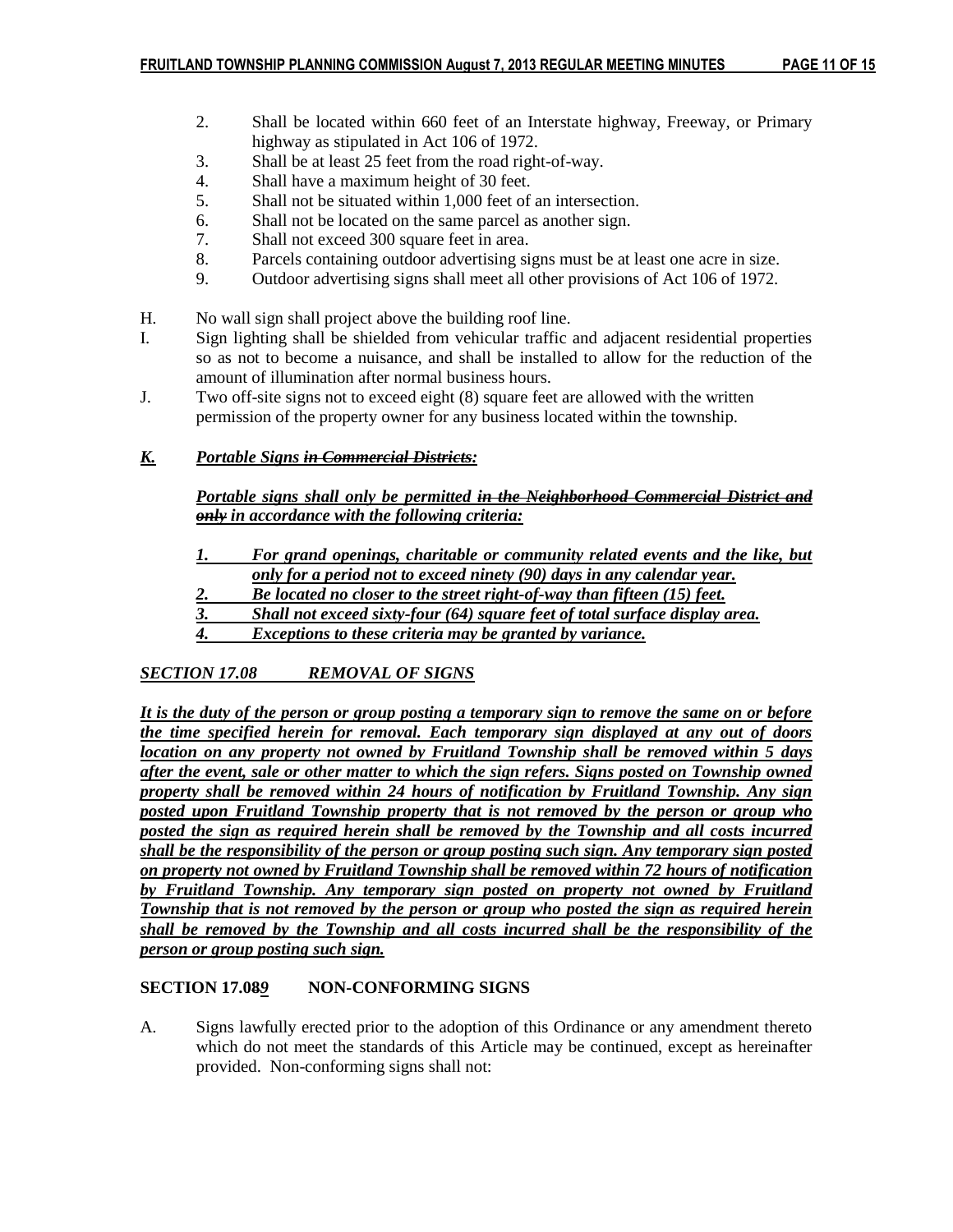- 1. have any changes made in the words or symbols used or the message displayed on the sign, unless the sign is specifically designed for periodic change of message;
- 2. be structurally altered so as to change the shape, size, type or design of the sign; or
- 3. be reestablished or continued after the activity, business or use to which it applied has been discontinued for ninety (90) days or longer. At the end of this period of abandonment, the sign shall either be removed or altered to conform with the provisions of this section. All costs of removal shall be at the property owner's expense.
- B. Signs lawfully erected prior to the adoption of this Ordinance and any amendment thereto shall be made to conform with the provisions of this Ordinance or removed at the owner's expense within five (5) years after notified in writing by the Township of any non-conformity. If the owner fails to do so, the Township shall cause such signs to be removed and shall assess the cost of removal to the owner of the property in which the sign is located.
- C. The Township may acquire any non-conforming sign, with or without acquiring the property on which such sign is located, by condemnation or other means, and may then remove such sign.

# **SECTION 17.09***10* **SIGNS IN RESIDENTIAL DISTRICTS**

In addition to signs permitted and as regulated in all districts, the following signs are permitted in Residential Districts:

- A. One (1) non-illuminated Residential Identification Sign per entrance road for each such development shall be permitted, except that no two (2) such signs per development shall be located closer to each other than three hundred thirty (330) feet. The Residential Identification Sign shall not exceed sixteen (16) square feet in area and shall not be higher than four (4) feet.
- B. For permitted nonresidential principal uses, one freestanding sign not to exceed sixteen (16) square feet in sign area and placed a minimum of fifteen (15) feet from each side lot line. Such sign shall not be illuminated and shall not be higher than three (3) feet.
- C. Not more than one (1) sign per property advertising the sale of produce grown on the premises, not to exceed (16) square feet and a height not exceeding four (4) feet.
- D. Wall signs attached to the principal structure for home occupation shall not exceed two (2) square feet. One such sign is allowed per residential parcel.

# **SECTION 17.10***11* **SIGNS IN COMMERCIAL AND INDUSTRIAL DISTRICTS**

In addition to signs permitted and as regulated in all districts, the following signs are permitted in the NC Neighborhood Commercial, *Amusement Park and Waterfront Marine Districts* and the LI Light Industrial District:

- A. Freestanding Signs:
	- 1. One (1) Freestanding Sign shall be permitted for each lot or parcel of land.
	- 2. The total area of such sign shall not exceed one hundred twenty-eight (128) square feet.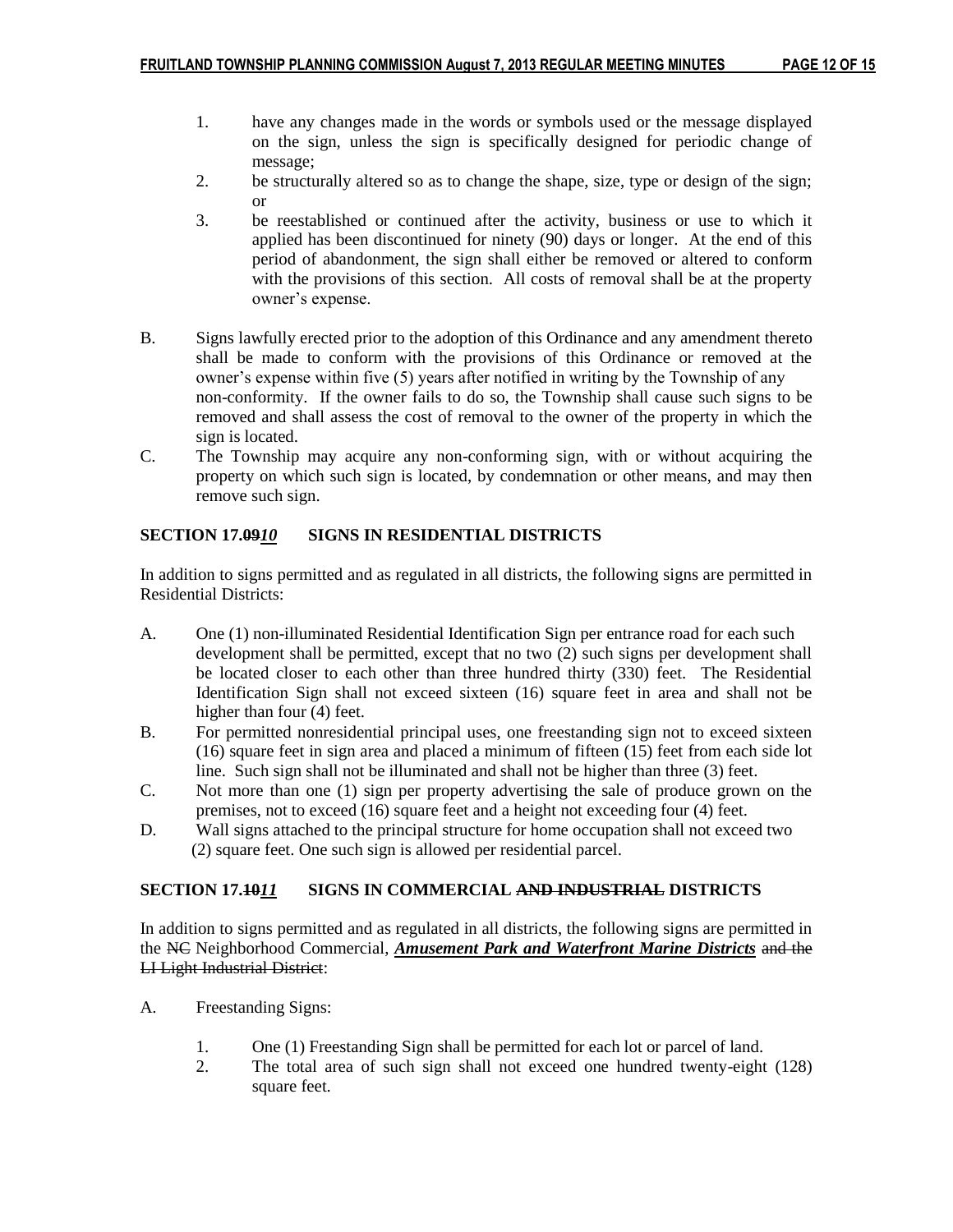- 3. Any part of a Freestanding Sign shall be set back at least ten (10) feet from any property line.
- 4. Freestanding Signs shall not exceed twenty (20) feet in height and comply with the requirements of this Article.
- B. Projecting Signs in the Neighborhood Commercial District:
	- 1. One (1) Projecting Sign may be permitted per building when no other wall sign exists on the wall from which the projecting sign is to be hung.
	- 2. Projecting Signs shall not exceed one and one-half  $(1 \frac{1}{2})$  square feet of sign area for each lineal foot of building frontage to which the sign is to be attached up to a maximum of fifty (50) square feet.
- C. Wall Signs in Neighborhood Commercial District:
	- 1. Each commercial establishment shall be permitted to have one (1) wall sign. For each commercial establishment on a corner lot, one (1) wall sign per public or private street frontage is permitted.
		- a. Commercial *eE*stablishments located in a freestanding building with one hundred (100) feet or less of freestanding building frontage shall be permitted a wall sign not to exceed one (1) square foot of sign for each lineal foot of street frontage of such freestanding building.
		- b. Commercial *eE*stablishments with more than one hundred (100) feet of freestanding building frontage shall be permitted a wall sign area not to exceed one (1) square foot of sign area for each of the first one hundred (100) lineal feet of freestanding building frontage and one and one-half  $(1 \frac{1}{2})$  square feet of sign area for each three (3) lineal feet in excess of one hundred (100) lineal feet.
		- c. Wall sign area for an commercial establishment consisting of a separate business located in a building with other businesses but with a separate and independent entrance shall be calculated in the same manner as in a freestanding building, using the building frontage of such commercial establishment.
	- 2. The wall sign shall be attached to the same wall which is used to determine its size.

### D. Portable Signs in Commercial Districts:

Portable signs shall only be permitted in the Neighborhood Commercial District and only in accordance with the following criteria:

- 1. For grand openings, charitable or community related events and the like, but only for a period not to exceed ninety (90) days in any calendar year.
- 2. Be located no closer to the street right-of-way than fifteen (15) feet.
- 3. Shall not exceed sixty-four (64) square feet of total surface display area.
- 4. Exceptions to these criteria may be granted by variance.
- E. Wall Signs in the Light Industrial District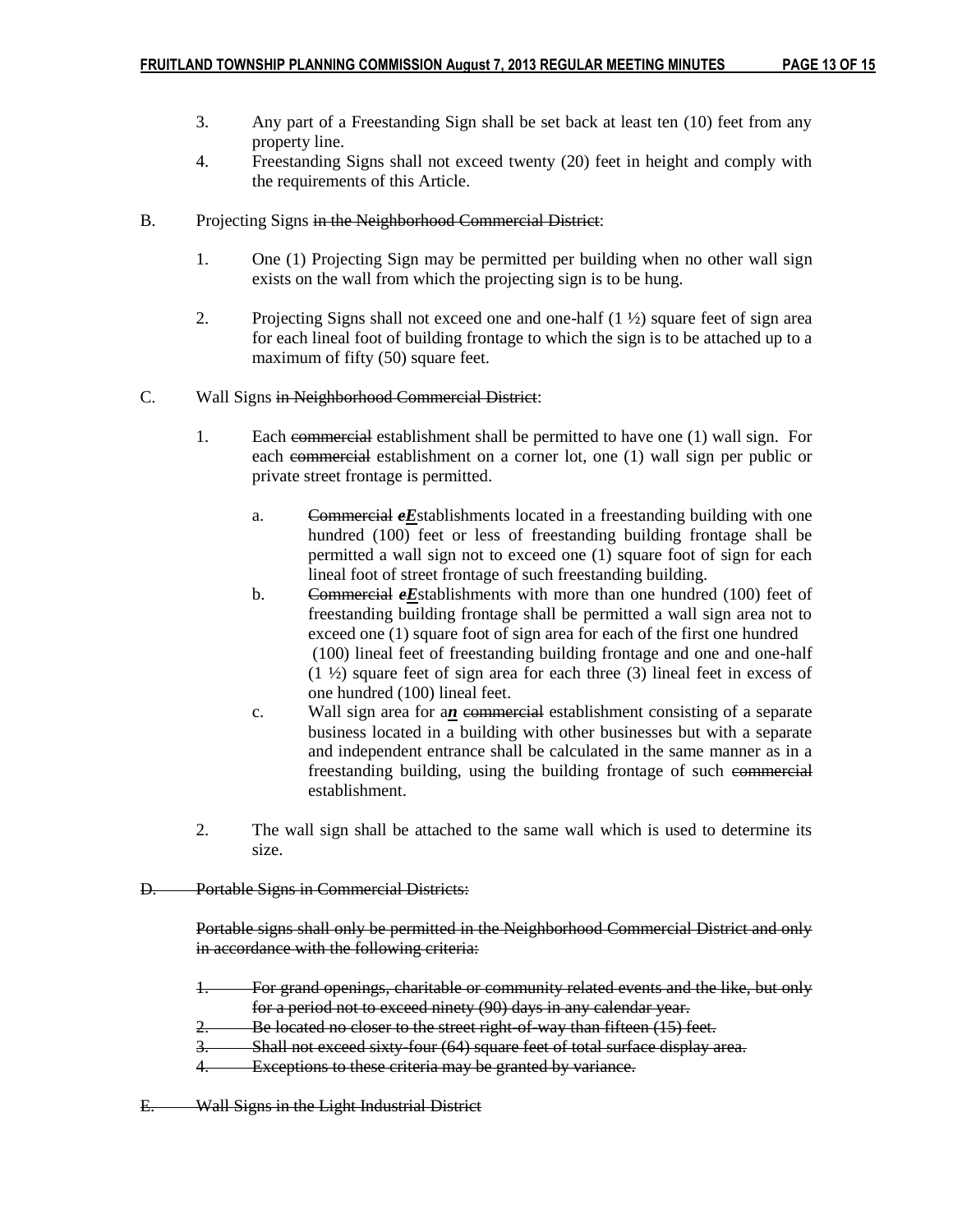- 1. Each industrial establishment shall be permitted to have one (1) wall sign. For each industrial establishment on a corner lot, one (1) wall sign per public or private street frontage is permitted. Each industrial establishment shall have not more than one (1) wall sign per wall.
- 2. The size of the Wall Sign shall comply with the following regulations:
	- industrial establishments with up to one hundred (100) feet of wall fronting a street are permitted to have a sign area not to exceed thirty-two (32) square feet;
	- b. industrial establishments with more than one hundred (100) lineal feet of wall fronting a street are permitted to have a sign area of thirty-two (32) square feet, plus one (1) additional square foot of sign area for each four (4) lineal feet of wall exceeding one hundred (100) lineal feet.
- 3. Wall Signs shall not face a Residential District or use unless the Zoning District boundaries and the building are separated by a public or private street.
- 4. The Wall Sign shall be attached to the same wall which is used to determine its size.

#### *D. Electronic Message Center (EMC) and Digital Signs*:

- *1. Shall not exceed more than 1 change per six seconds, each change is complete in 1 second or less.*
- *2. shall possess and utilize automatic dimming capabilities so that the maximum luminescence level is not more than 0.3 foot candles over ambient light levels measured at a distance of 150 feet for those sign faces less than or equal to 300 square feet, measured at a distance of 200 feet for those sign faces greater than 300 square feet but less than or equal to 378 square feet, measured at a distance of 250 feet for those sign faces greater than 378 square feet and less than 672 square feet, and measured at a distance of 350 feet for those sign faces equal to or greater than 672 square feet.*
- E. *Illuminated Signs:*
	- *1. Message shall be stationary.*
	- *2. May be illuminated so as to allow the sign to be seen and read but the illumination shall be employed in a manner that prevents beams or rays of light from being directed at any portion of the main-traveled street and neighboring properties.*

**PUBLIC HEARING OPEN 7:05 p.m.** NO PUBLIC COMMENT OR CORRESPONDENCE **PUBLIC HEARING CLOSED 7:06 p.m.**

> Motion by Jan Deur, second from John Warner, *ADOPTED*, to recommend approval of the language as written above to the Township Board of Trustees.

 *7 AYES*